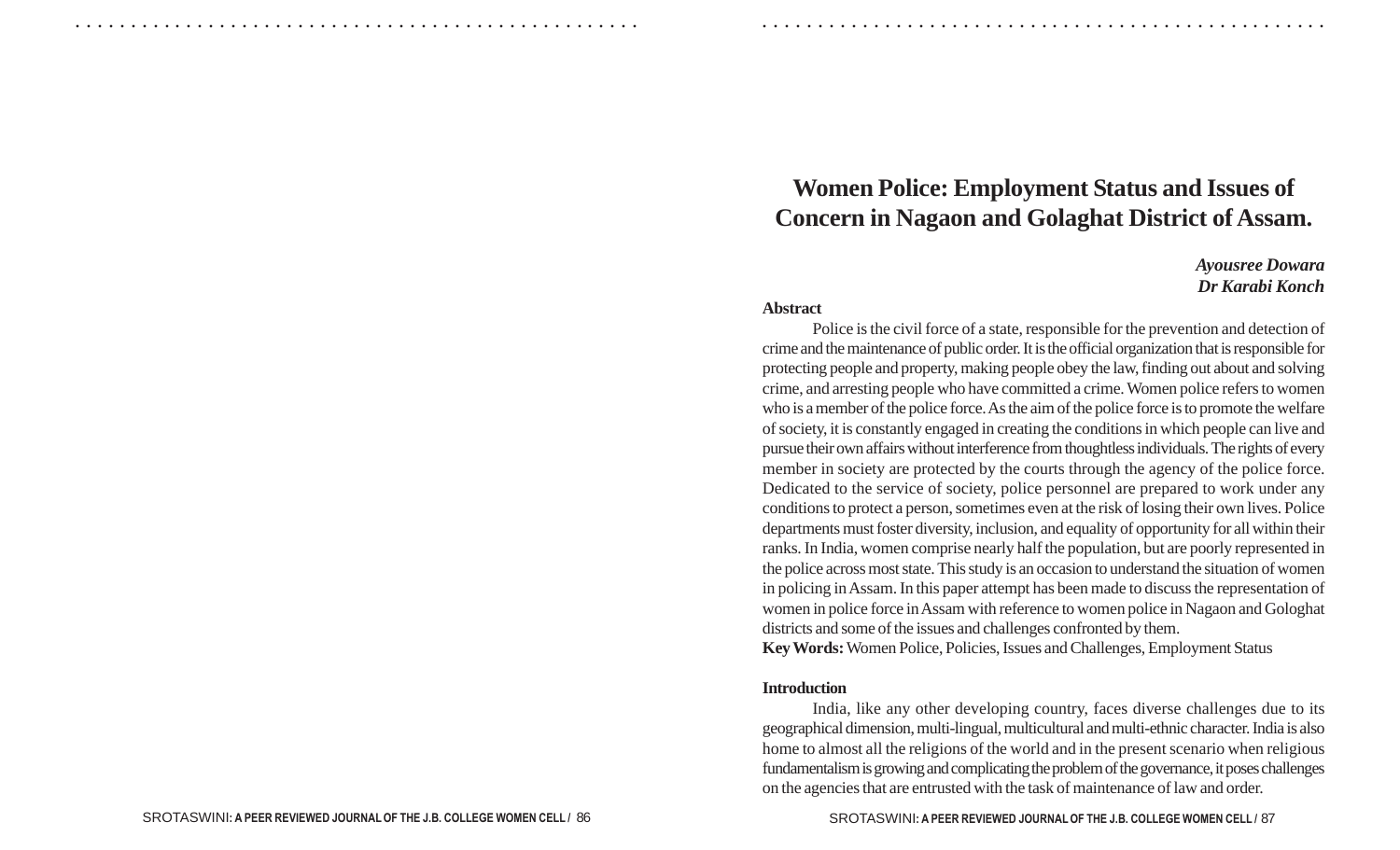The police force plays a vital role in the maintenance of law and order in society. The idea of a police force has been conceived centuries ago, when lawless acts were committed everywhere; but it was only in the nineteenth century that steps were taken to build up a strong police force in almost every country. The establishment of the police force, however, has changed the state of affairs in society. As the aim of the police force is to promote the welfare of society, it is constantly engaged in creating the conditions in which people can live and pursue their own affairs without interference from thoughtless individuals. The rights of every member in society are protected by the courts through the agency of the police force, which is therefore a source of inspiration and hope to all law-abiding citizens. Dedicated to the service of society, police personnel are prepared to work under any conditions to protect a person, sometimes even at the risk of losing their own lives.

○ ○ ○ ○ ○ ○ ○ ○ ○ ○ ○ ○ ○ ○ ○ ○ ○ ○ ○ ○ ○ ○ ○ ○ ○ ○ ○ ○ ○ ○ ○ ○ ○ ○ ○ ○ ○ ○ ○ ○ ○ ○ ○ ○ ○ ○ ○ ○ ○ ○ ○ ○ ○ ○ ○ ○ ○ ○ ○ ○ ○ ○ ○ ○ ○ ○ ○ ○ ○ ○ ○ ○ ○ ○ ○ ○ ○ ○ ○ ○ ○ ○ ○ ○ ○ ○ ○ ○ ○ ○ ○ ○ ○ ○ ○ ○ ○ ○ ○ ○ ○ ○

Police departments must foster diversity, inclusion, and equality of opportunity for all within their ranks. In India, women comprise nearly half the population, but are poorly represented in the police across most states. (Borah, R.R. and A. Hazarika, 2016)

The objectives of the study are to understand the general organizational structure of the police force and to examine the women's representation in the police force in Nagaon and Golaghat district of Assam.

#### **Methodology**

In this study, both primary and secondary data are collected. The primary data were collected through the field visit to the Office of the Superintendent of Police, Police Reserve Office and police stations of Nagaon and Golaghat districts of Assam.

The sources of secondary data are collected from books, journals, theses and concerned websites.

This study was carried in Nagaon and Golaghat districts of Assam. A descriptive research design with descriptive method and tabulation have been used to analyse the data for the study. This is micro study and therefore conclusions drawn cannot be universal. The study is confined to women police in Nagaon and Golaghat District of Assam.

#### **Structure of the Police Force**

The state police forces are supervised by centrally-appointed officers belonging to the Indian Police Service, an All India Service which is recruited, trained and managed by the central government. These officers occupy the ranks of Deputy/Superintendent of Police and above and are responsible for overall supervision and management of policing functions within their stipulated jurisdictions. Police positions that are filled by state governments include upper subordinate ranks (Inspectors, Sub-Inspectors, and Assistant Sub-Inspectors) who work generally at the police station level and do much of the crime investigation work, and the police constables which consists of the bulk, i.e., almost 88% of police strength and carry out tasks like patrolling, guard duties, and public order duties. The head of the police force is the Director General of Police who is responsible to the state government for administration of the police force. (Prasad, D. 2016)

**Table 1: The Ranking Structure of the Indian Police**

| <b>Levels</b>               | <b>Designations</b>                         |  |  |  |
|-----------------------------|---------------------------------------------|--|--|--|
|                             | Director General of Police (IPS)            |  |  |  |
|                             | Additional Director General of Police (IPS) |  |  |  |
|                             | Inspector General of Police (IPS)           |  |  |  |
|                             | Deputy Inspector General of Police (IPS)    |  |  |  |
|                             | Superintendent of Police (IPS)              |  |  |  |
|                             | Additional Superintendent of Police (IPS)   |  |  |  |
|                             | Assistant Superintendent of Police (IPS)    |  |  |  |
| $\mathcal{D}_{\mathcal{L}}$ | Deputy Superintendent of Police (SPS)       |  |  |  |
| $\mathcal{R}$               | Circle Officer (SPS)                        |  |  |  |
|                             | Inspector                                   |  |  |  |
| 4                           | <b>Assistant Sub</b> – Inspector            |  |  |  |
|                             | <b>Head Constable</b>                       |  |  |  |
|                             | Constable                                   |  |  |  |

The above table shows the ranking structure of the Indian police from top to bottom in the states and union territories. Indian Police Service (IPS) are recruited and trained at an All India level. State Police Service (SPS) are recruited and trained at the state level. From level 2 to 4 the police personnel are recruited and trained at the state level. It is possible for the SPS officers to be promoted to IPS, till the rank on Inspector General of Police. Level 3 officers can rise to the rank of Level 2-Deputy Superintendent of Police. In metropolitan cities the post of Commissioner of Police exists, equivalent to Assistant Director General of Police or Inspector General of Police in a larger metropolis.

Assam is divided into 34 police districts and 1 Commissionerate.

For further specialization of police work, the Assam Police has 16 branches: 1) Assam Police Radio Organisation, 2) Battalions, 3) Police Commissionerate, 4) Criminal Investigation Department, 5) Village Defence Organisation, 6) Vigilance and Anti-Corruption, 7) Assam Police Housing Corporation Ltd, 8) River Police, 9) The Bureau of Investigation (EO), 10) Border, 11) Special Task Force, 12) Railway Police, 13) Special Branch, 14) Fire and Emergency, 15) Chief Minister's Special Vigilance Cell, and 16) Training and Armed Forces.

The Assam Police is further divided into Armed Branches. Each police district has an Armed Police Reserve unit functioning under the direction of the District Superintendent of Police, which is the armed wing of the district police to "deal with an emergent law and order problem or any violent situation in the district, and for providing security guards or escort of violent prisoners, or such other duties as may be prescribed". 1

SROTASWINI**: A PEER REVIEWED JOURNAL OF THE J.B. COLLEGE WOMEN CELL /** SROTASWINI**: A PEER REVIEWED JOURNAL OF THE J.B. COLLEGE WOMEN CELL /** 88 89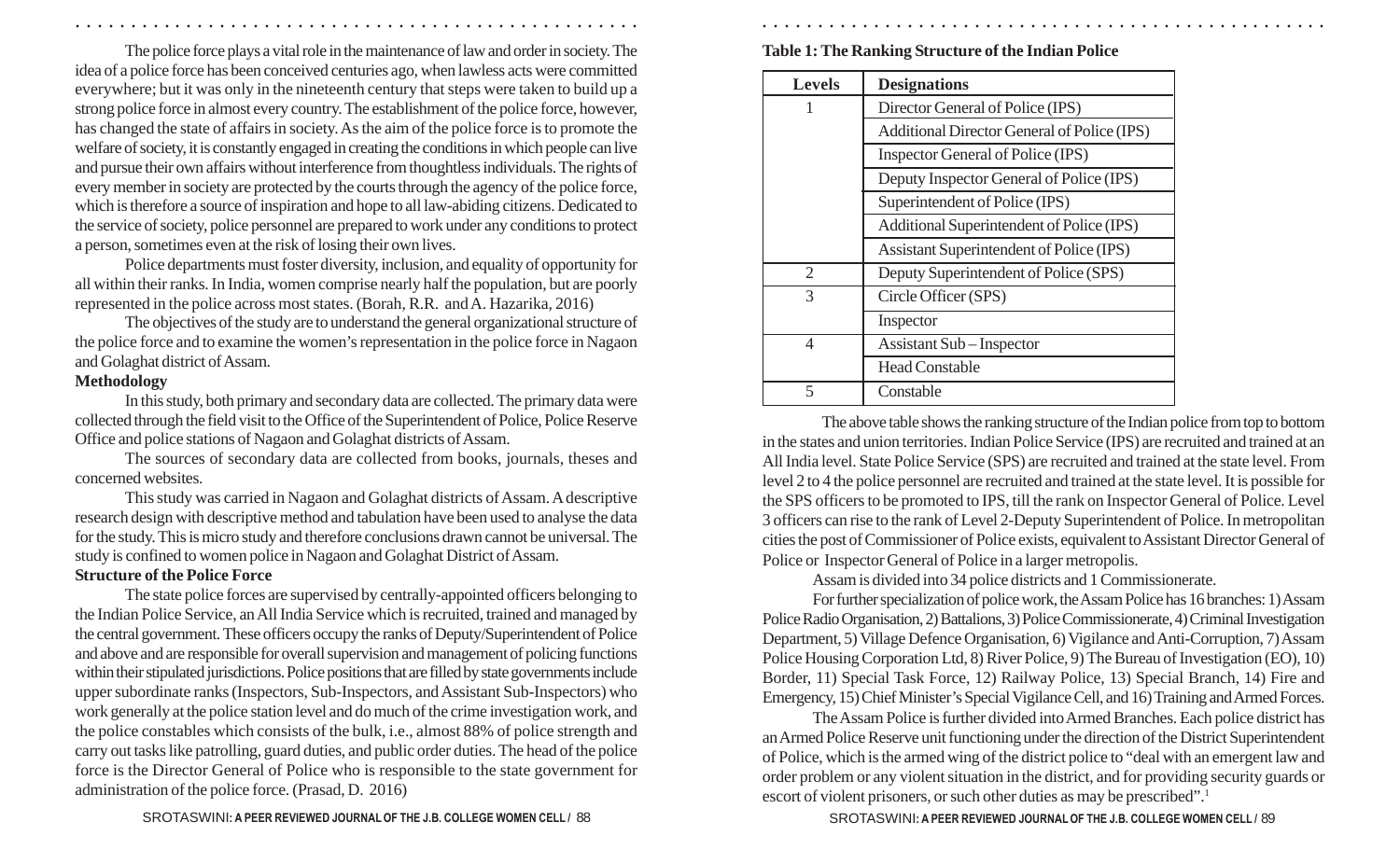There are also Armed Police Battalions across the state, "to be deployed under specific orders of the Director General of Police, to aid and assist the civil police in dealing with virulent and widespread problems of public disorder or other forms of violence, needing deployment of armed police beyond the resources of the District Police". 2

There are some differences in the rank nomenclature of the battalions. A commandant, equivalent in rank to Superintendent of Police, shall head each Armed Police Battalion. The commandant shall be assisted by a Deputy Commandant, equivalent in rank to Additional Superintendent of Police, who will be the Second-in-commandant of the Battalion. Each Battalion shall be divided into an appropriate number of Service Companies and a Headquarters Company, each of which will be headed by an Assistant Commandant, equivalent in rank to Deputy Superintendent of Police. 3

The traditional but increasingly outdated view of policing as "man's work" <sup>4</sup> is built on a patriarchal model of policing that views the work as physical, authoritative, forceful, dangerous, and hence inherently unsuitable to the so-called female physique and temperament. These powerful stereotypes persist, despite evidence to the contrary that strongly indicates not just the suitability of women to policing, but also the positive contribution they make. **National Level Policies for Women Police**

Due to the increased attention on women's safety in recent years, the Government of India has taken several initiatives emphasising the need for states including Assam to increase the number of women in their police forces. Key among these are:

- 1. The Ministry of Home Affairs in 2009 proposed 33 percent reservation for women police with the aim of improving the responsiveness of the law and order machinery in dealing with crimes against women and recommended each police station to have at least three women sub-inspectors and ten women police constables to ensure women help-desks are staffed at all times.
- 2. In 2016,Ministry of Home Affairs, proposed creating Investigative Units for Crimes against Women (IUCAW) at police stations in crime-prone districts across states. The planned 200 units comprising 15 personnel each will be equipped with specialised investigators dealing primarily with crimes against women and at least five of them will be women. The Ministry has laid down that a total of six IUCAWs are to be set up in Assam.
- 3. Modernisation of State Police Force Scheme: The State Action Plans for the year 2014-2015 under the Modernization of State Police Force Scheme to include
- Ø A provision for toilet facilities with adequate water supply, proper lighting and ventilation for women personnel at every police station, outpost and barracks
- $\triangleright$  Provision for portable toilets wherever needed
- $\triangleright$  A clean, secure rest room with proper ventilation and storage facilities for women police in each police station.
- 4. National Conferences for Women in Police (organized by Bureau of Police Research and Development in collaboration with states):
- a. Recruitment, Training and Posting (with a focus on conflict zones)
- b. Integration and Harmony (Work-Life balance)
- $\triangleright$  Budget for work-life harmony fund with 5 years commitment for appropriate training programmes.
- $\geq 100\%$  accommodation for women constabulary level.
- $\triangleright$  Mandatory weekly offs.

○ ○ ○ ○ ○ ○ ○ ○ ○ ○ ○ ○ ○ ○ ○ ○ ○ ○ ○ ○ ○ ○ ○ ○ ○ ○ ○ ○ ○ ○ ○ ○ ○ ○ ○ ○ ○ ○ ○ ○ ○ ○ ○ ○ ○ ○ ○ ○ ○ ○ ○ ○ ○ ○ ○ ○ ○ ○ ○ ○ ○ ○ ○ ○ ○ ○ ○ ○ ○ ○ ○ ○ ○ ○ ○ ○ ○ ○ ○ ○ ○ ○ ○ ○ ○ ○ ○ ○ ○ ○ ○ ○ ○ ○ ○ ○ ○ ○ ○ ○ ○ ○

- c. Creating Gender sensitive work infrastructure and equipment.
- $\triangleright$  Facilities like portable toilets for traffic duties and sanitary pad dispensers
- $\triangleright$  Research to be commissioned on gender related health issues
- $\triangleright$  Stationery duties at the early stage of the motherhood and at the crucial years of children's education.
- Ø Children Care and Maternity Leave as per Central Government.
- $\triangleright$  Policy of couple posting to be strictly implemented.
- Ø Separate tribunal to prosecute sexual harassment cases.

## **State Level Policies for Women Police**

There are a number of state-level laws, policies and initiatives which directly impact women police in Assam. Please note this is not an exhaustive list of all the initiatives which have been piloted and established.

1. **The Assam Women (Reservation of Vacancies in Services and Posts) Act, 2005 5 :** This Act provides reservations for women in government services and posts, including all offices of the state government, public sector undertakings, educational institutes, industries, businesses, and/or occupations, owned, controlled, managed, or aided by the state government. The only exception is for posts in the Assam Judicial Service. (Grade I) The Assam Police is thereby bound to reserve vacancies for women under this Act. Section 4 of the Act provides for 30 percent reservation for women against vacancies in all services and posts to be filled up by direct recruitment.

2. **Veerangana Unit:** A special unit within the Assam Police with a specific mandate to police crimes against women, called the Veerangana unit, was established in November 2012. It was created in the aftermath of the widely publicised molestation case on 9 July 2012 in which a gang of men brutally molested a 21-year-old girl outside a pub, in full public view, for over 40 minutes. Notably, the Veerangana unit is not mandated to conduct investigation, but rather, to take action on the spot.

3. **All Women Police Station Guwahati:**There is one more police-led initiative to respond to crimes against women established in Guwahati – the All Women Police Station Guwahati. Established as far back as 1993, the all women police station was established in the office and premises of the Panbazar Police Station and was to draw its all-women staff from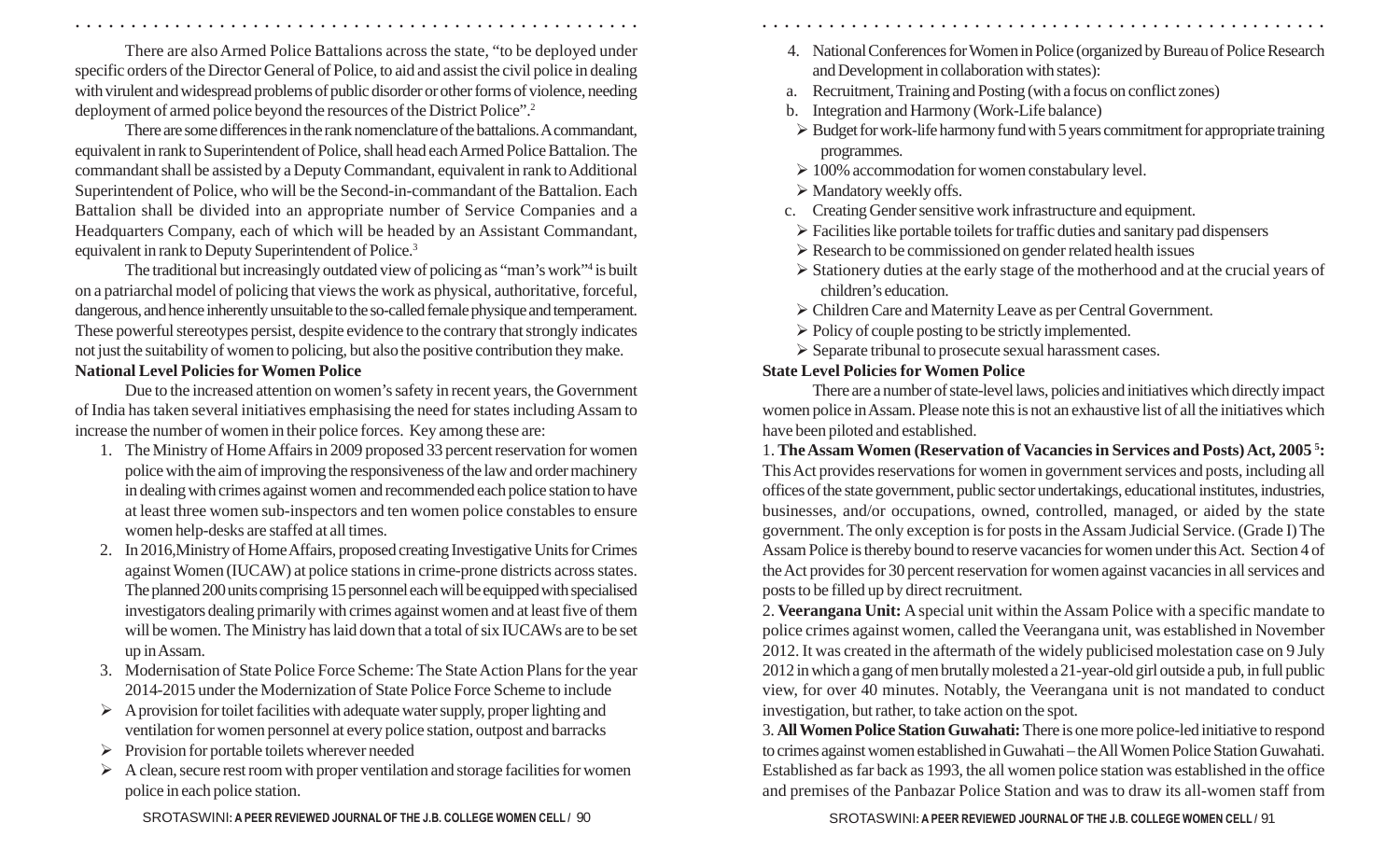among the women police in Assam. (Borah, R.R. and A. Hazarika, 2016)

4. **Assam Vision Document 2016-2025:** The election manifesto (Assam Vision Document 2016-2025) of the current ruling party in Assam, the Bharatiya Janata Party (BJP), contained notable policy promises towards women's empowerment. Several of these pertain directly to women in policing. These are:

- $\triangleright$  Reserving 35 percent seats for women in all government services of Assam
- $\triangleright$  constructing women police stations in every district of Assam
- $\triangleright$  Ensuring sufficient female police personnel in every police station and district, etc.

# **The Numbers and Representation of Women Police in Assam**

As on 1/1/2017, according to the annual statistics published by the Bureau of Police Research & Development (BPR&D), the total strength of police in Assam stood at 55,403, with actual strength of women police comprising of only 3,033 i.e., 5.47% in state police. Unfortunately, Assam ranked one of the lowest in India in terms of representation of women in its police at just about 2.16%.

## **Table 2: Number of Police in India and Assam**

|              | Actual strength | Actual strength | Percentage of | Percentage of     |
|--------------|-----------------|-----------------|---------------|-------------------|
|              | of police       | of women police | women police  | women police      |
|              | $(AB+UB)$       | $(AB+UB)$       | in state.     | in total. (INDIA) |
| <b>ASSAM</b> | 55,403          | 3,033           | 5.47          | 2.16              |
| <b>INDIA</b> | 1,926,247       | 140,184         | 7.28          | 7.28              |

Source: Chapter 12 (Women In Police) of Data on Police Organisations (BPR&D)

Data from the Bureau of Police Research and Development has revealed that women account for only 7.28% of all police personnel. At the top, the numbers are even more dismal, with less than 1% of senior positions being occupied by women. Even as the rate of crimes against women has increased in the past few years, the glaring lack of women police personnel raises important questions not just about effective policing but also about the place of women in society.

**Table 3: Number of women police in Nagaon and Golaghat Districts of Assam**

|                 | Actual strength of | Actual strength of     | % of women          |
|-----------------|--------------------|------------------------|---------------------|
|                 | $policy (AB+UB)$   | women police $(AB+UB)$ | police in district. |
| <b>GOLAGHAT</b> | 621                |                        | 11.59               |
| <b>NAGAON</b>   | 1,284              | 145                    | 11.29               |

Source: Official data from Police Reserve office of Nagaon and Golaghat.

# **Golaghat District Profile**

○ ○ ○ ○ ○ ○ ○ ○ ○ ○ ○ ○ ○ ○ ○ ○ ○ ○ ○ ○ ○ ○ ○ ○ ○ ○ ○ ○ ○ ○ ○ ○ ○ ○ ○ ○ ○ ○ ○ ○ ○ ○ ○ ○ ○ ○ ○ ○ ○ ○ ○ ○ ○ ○ ○ ○ ○ ○ ○ ○ ○ ○ ○ ○ ○ ○ ○ ○ ○ ○ ○ ○ ○ ○ ○ ○ ○ ○ ○ ○ ○ ○ ○ ○ ○ ○ ○ ○ ○ ○ ○ ○ ○ ○ ○ ○ ○ ○ ○ ○ ○ ○

The name "Golaghat" originated during the mid-part of 20th century from the shops established by the 'Marwari' businessman at the bank of river Dhansiri near present Golaghat Town. The word "gola" means shops and "ghat" means the landing areas of ships and ferry in the river. It is now an administrative district which got its status as district in the year 1987. The geographical area of Golaghat district is 3502.00 Sq. Km with a total Population of 1,066,888 according to 2011 Census. There are a total of 4 sub divisions with 6 circles. There are 12 police stations in Golaghat district with 4 assembly constituencies.

# **Table 4: Statement of the Police Force of Golaghat**

| Sl. no.  | Categories of post | Actual strength | Men | Women |
|----------|--------------------|-----------------|-----|-------|
|          |                    |                 |     |       |
| <u>.</u> | Addl. S.P.         |                 |     |       |
| J.       | Dv.S.P.            |                 |     |       |

Source: Official Data Collected from Police Reserve, Golaghat on 10/05/2018

# **Table 5: Statement of Un-Armed Staff of Golaghat**

| Sl. no | Categories of post | Actual strength | Men | Women |
|--------|--------------------|-----------------|-----|-------|
| 1.     | Inspector          |                 | O   |       |
| 2.     | Sub-inspector      | 39              | 38  |       |
| 3.     | <b>ASI</b>         | 42              | 42  |       |
| 4.     | Head constable     | 31              | 31  |       |
|        | <b>Naik</b>        |                 | 8   |       |
| 6.     | Constable          | 320             | 259 | 61    |
|        | <b>TOTAL</b>       | 446             | 384 | 62    |

Source: Official Data Collected from Police Reserve, Golaghat on 10/05/2018

## **Table 6: Statement of Armed Staff of Golaghat**

|                | Sl. no.   Categories of post | Actual strength | Men | Women |
|----------------|------------------------------|-----------------|-----|-------|
|                | <b>ABI</b>                   |                 |     |       |
| 2.             | <b>ABSI</b>                  |                 |     |       |
| $\overline{3}$ | <b>HAVILDAR</b>              |                 |     |       |
| 4.             | <b>NAIK</b>                  |                 |     |       |
| 5.             | <b>LANCE NAIK</b>            | b               |     |       |
| 6.             | <b>CONSTABLE</b>             | 151             | 141 | 10    |
| 7.             | <b>DRIVER CONSTABLE</b>      | 2               |     |       |
| 8.             | <b>TOTAL</b>                 | 175             | 165 | 10    |

Source: Official Data Collected from Police Reserve, Golaghat on 10/05/2018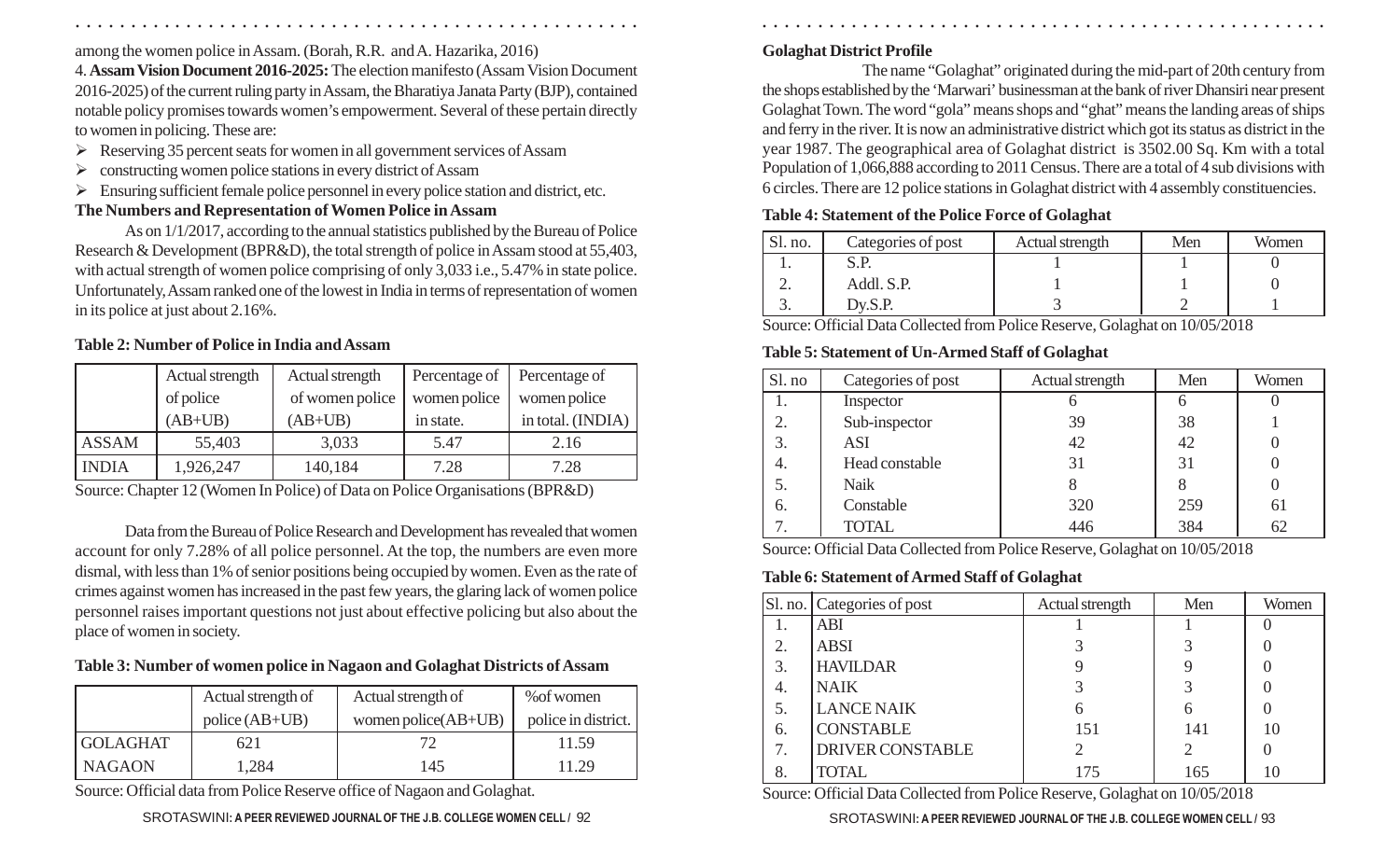As on 10/5/2018, according to the data collected from the Police Reserve office, in Golaghat district of Assam, the actual strength of police is 621 both armed and unarmed branch and out of which the women police consist of only 71 i.e., 0.13% of total police in Assam and 11.59% of police force in the district.

#### **Nagaon District Profile**

Nagaon, is the birth place of the Vaishnavite reformer Srimanta Sankardeva, who brought about a resurrection to the people of Assam. It is an old district which formed by the old British administrators. Nagaon is located in the very heartland of Assam which falls directly at the centre of the entire northeast of India. The geographical area of Nagaon district is 3993 Sq. Km. according to 2011 census the total population of Nagaon District is 2,823,768. There are 10 circles and 2 subdivisions. The total of Police Stations in Nagaon district is 22 and there are 11 assembly constituencies in the whole of Nagaon district.

#### **Table 7: Statement of the Police Force of Nagaon**

| Sl. no. | Categories of post | Actual strength | Men | Women |
|---------|--------------------|-----------------|-----|-------|
|         | S.P                |                 |     |       |
|         | Addl. S.P.         |                 |     |       |
|         | Dy. $S.P.$         |                 |     |       |

Source: Official Data Collected from Police Reserve, Nagaon on 21/05/2018

#### **Table 8: Statement of Un-Armed Staff of Nagaon**

| Sl. no.       | Categories of post | Actual strength | Men | Women |
|---------------|--------------------|-----------------|-----|-------|
|               | Inspector          | O               | 6   |       |
| 2             | Sub-inspector      | 86              | 84  |       |
| $\mathcal{R}$ | <b>ASI</b>         | 79              | 78  |       |
|               | Head constable     | 88              | 88  |       |
|               | <b>Naik</b>        | 39              | 39  |       |
| 6             | Constable          | 582             | 478 | 104   |
|               | <b>TOTAL</b>       | 880             | 773 | 107   |

Source: Official Data Collected from Police Reserve, Nagaon on 21/05/2018

**Table 9: Statement of Armed Staff of Nagaon**

| Sl. no.        | Categories of post      | Actual strength | Men | Women |
|----------------|-------------------------|-----------------|-----|-------|
|                | <b>ABI</b>              |                 |     |       |
| $\overline{2}$ | <b>ABSI</b>             |                 |     |       |
| 3              | <b>HAVILDAR</b>         | 36              | 36  |       |
| 4              | <b>NAIK</b>             | 11              | 11  |       |
| 5.             | <b>LANCE NAIK</b>       | 8               | 8   |       |
| 6              | <b>CONSTABLE</b>        | 311             | 273 | 38    |
|                | <b>DRIVER CONSTABLE</b> | 30              | 30  |       |
| 8              | <b>TOTAL</b>            | 404             | 366 | 38    |

Source: Official Data Collected from Police Reserve, Nagaon on 21/05/2018

As on 21/5/2018, according to the data collected from the Police Reserve office, in Nagaon district of Assam, the actual strength of police is 1284 both armed and unarmed branch and out of which the women police consist of only 145 i.e., 0.26% of total police in Assam and 11.29% of police force in the district. There are a total of 22 police stations and outposts in the district and it is one of the police district of Assam.

#### **Issues of Concern**

○ ○ ○ ○ ○ ○ ○ ○ ○ ○ ○ ○ ○ ○ ○ ○ ○ ○ ○ ○ ○ ○ ○ ○ ○ ○ ○ ○ ○ ○ ○ ○ ○ ○ ○ ○ ○ ○ ○ ○ ○ ○ ○ ○ ○ ○ ○ ○ ○ ○ ○ ○ ○ ○ ○ ○ ○ ○ ○ ○ ○ ○ ○ ○ ○ ○ ○ ○ ○ ○ ○ ○ ○ ○ ○ ○ ○ ○ ○ ○ ○ ○ ○ ○ ○ ○ ○ ○ ○ ○ ○ ○ ○ ○ ○ ○ ○ ○ ○ ○ ○ ○

The representation of women in the police force is very less not only in Assam but throughout the country. The centre as well as the state are doing their best by providing opportunities for women empowerment. The priority issues of concern that lay out some of the systemic hurdles and challenges that women police face are:

- 1. The Centre has set the benchmark of 33% representation of women in the police department. Therefore, it is the need of the hour to increase women's representation in the Assam Police department and proper recruitment is required to achieve the target.
- 2. The working hours for the women police needs to be fixed so that the factors like managing household duties, taking care of children etc should be considered with allocating duties to them.
- 3. The working conditions needs to be improved and every police station should be provided with proper toilet, rest room, sanitary dispenser and other basic necessities needs to be improved.
- 4. The State and the Central government should take up necessary steps to increase participation of women in the police department. Proper advertisement and publicity should be given for the post of women police to attract candidates for different levels.